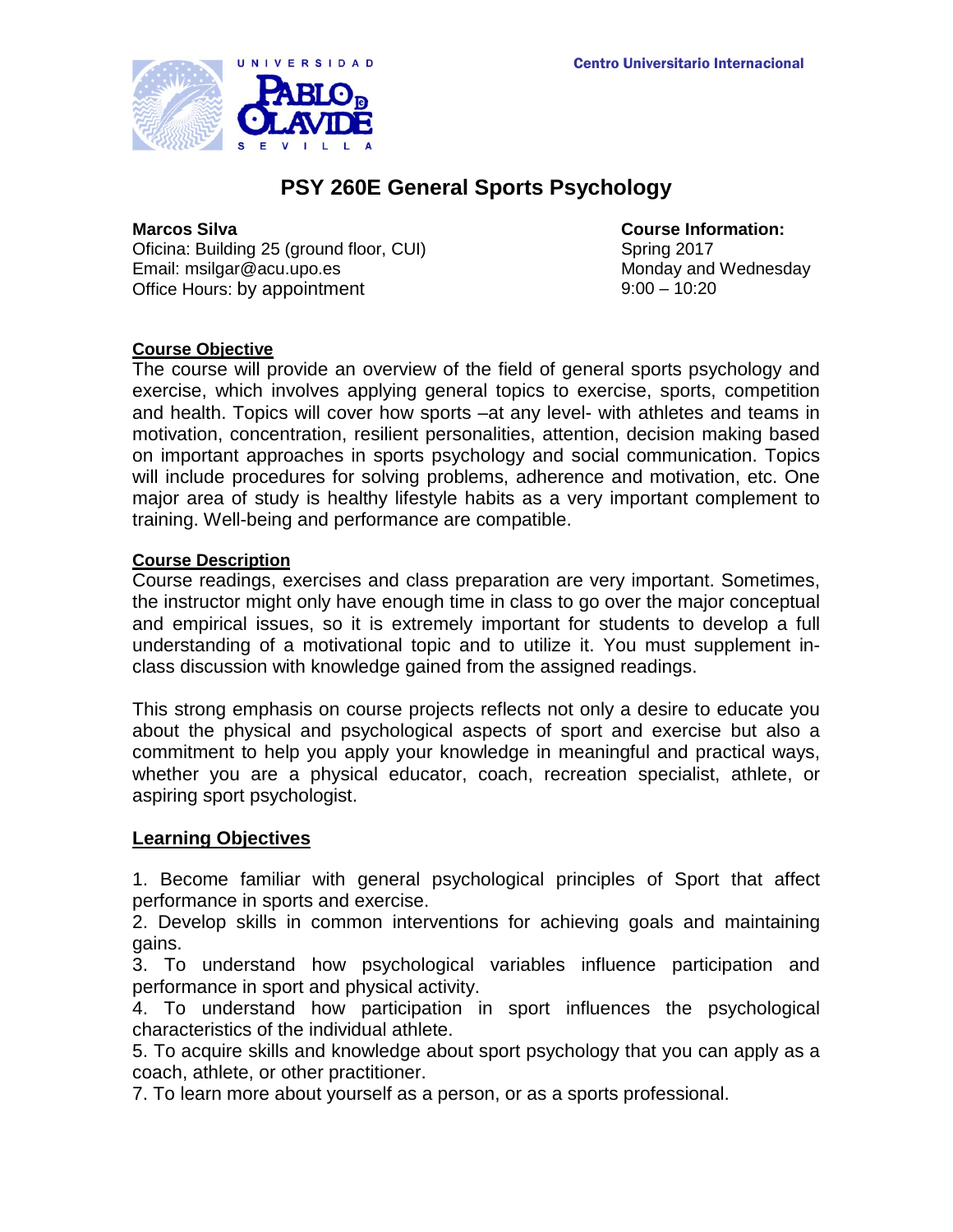## **Prerequisites**

A previous psychology or sport course is recommended, though not obligatory.

#### **Methodology**

This is a reading course, a class for discussion, presentations and more than just classical class where the professor has 100% of the responsibility. So that means that you should expect an appropriate amount of reading each week. It's an old saying, but nevertheless true, that you'll get out of this course just what you put into it. As an American professor said of the syllabus, "In order to really develop a practical understanding of sport psychology from this course, you must complete all of the weekly readings and homework assignments":

- a) Professor presentations about different topics listed in the syllabus.
- b) Case studies to complete at home and bring to class.
- c) Student presentations (see the list).
- d) Exercises based on the book American Coaching Effectiveness Program. Level 2. Will be provided by the professor as a PDF.
- e) Sport Values: Respect, non-discrimination. PSYTOOL Project

#### Evaluation:

- a) Exam after every lesson: Multiple choice 20%
- b) Sport Values and outdoor activities 10%
- c) Case Studies 10%
- d) Lesson 10%
- e) Personal presentations 10%
- f) Midterm + Exam 2 and Final 40%

## **Required Texts**

Welcome to Sport Psychology (PDF). Reading and study texts prepared by the Professor.

## **Resources**

The literature in Sport Psychology is really impressive. Students could read and review the available research literature (i.e., professional journals such as *Revista de Psicología del Deporte (RPD), Revista Iberoamericana de Psicología del Ejercicio y el Deporte (RIPED) (both in English and Spanish) or Journal of Sport and Exercise Psychology, The Sport Psychologist, Journal of Sport Behavior, International Journal of Sport Psychology,* and *Journal of Applied*  **Sport Psychology.** You are responsible for reading to complete your information about our topics.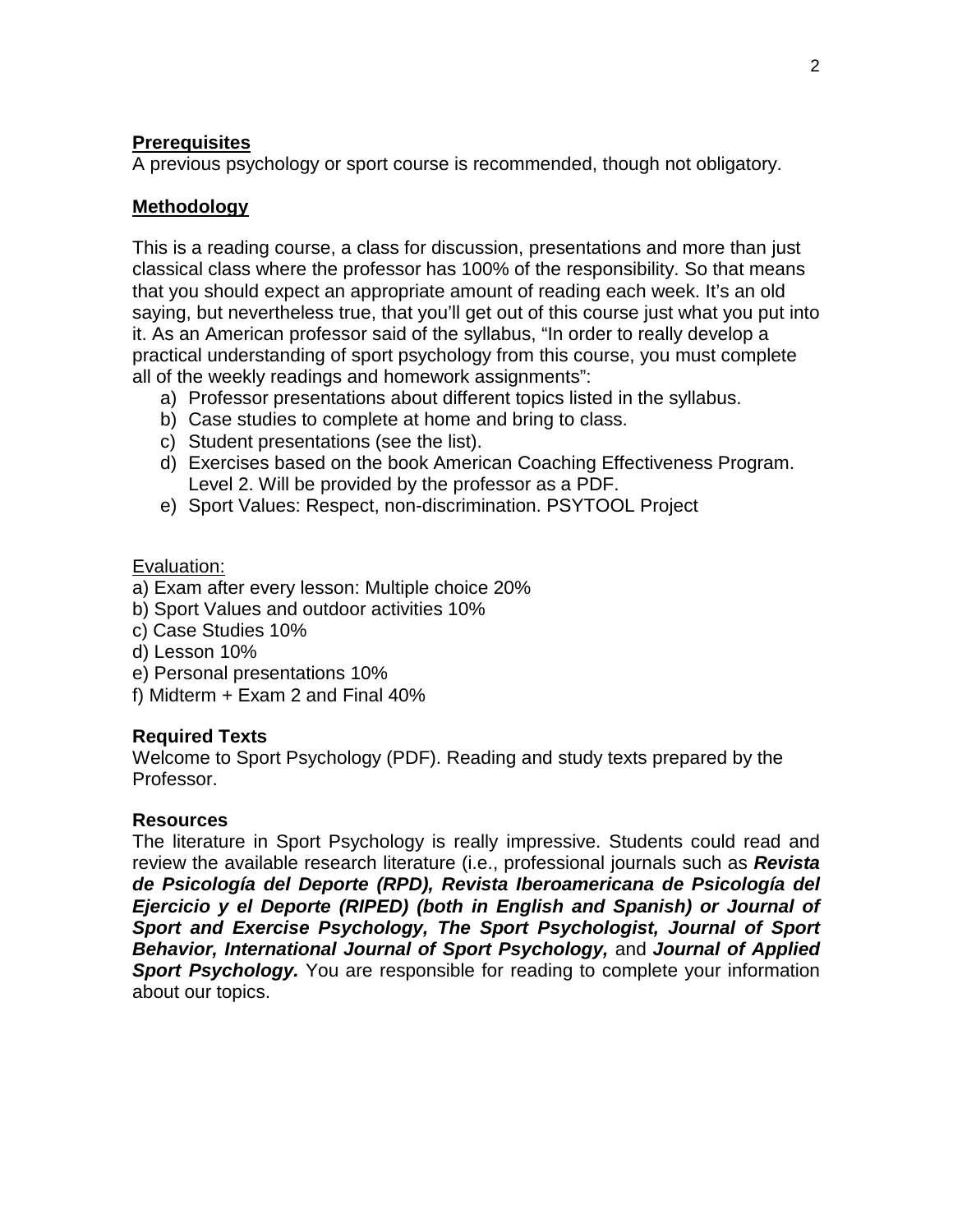## **Academic Sport and Exercise Psychology Texts**

Berger, B., Pargman, D., & Weinberg, R. (2006). *Foundations of exercise psychology* (2nd ed.). Morgantown, WV: Fitness Information Technology. Buckworth, J., & Dishman, R. (2002). *Exercise psychology*. Champaign, IL: Human Kinetics.

Burton, D., & Raedeke, T. (2008). *Sport psychology for coaches*. Champaign, IL: Human Kinetics.

Feltz, D.L., Short, S.E., & Sullivan, P.J. (2008). *Self-efficacy in sport*. Champaign, IL: Human Kinetics.

Hanin, Y.L. (Ed.). (2000). *Emotions in sport.* Champaign, IL: Human Kinetics.

Hardy, L., Jones, G.J., & Gould, D. (1996). *Understanding psychological preparation for sport.* Chichester, England: Wiley.

Jones, J.G., & Hardy, L. (Eds.). (1990). *Stress and performance in sport*. Chichester, England: Wiley.

Jowett, S., & Lavallee, D. (Eds.) (2007). *Social psychology in sport.* Champaign, IL: Human Kinetics.

Kerr, J.H. (1997). *Motivation and emotion in sport: Reversal theory*. East Sussex, UK: Psychology Press.

Marcus, B.H., & Forsyth, L.H. (2009). *Motivating people to be physically active*. Champaign, IL: Human Kinetics.

Rotella, B., Boyce, B.A., Allyson, B., & Savis, J.C. (1998). *Case studies in sport psychology*. Sudbury, MA: Jones & Bartlett.

Schinke, R.J., & Hanrahan, S.J. (Eds.) (2009). *Cultural sport psychology.* Champaign, IL: Human Kinetics.

Silva, J.M., & Stevens, D.E. (Eds.). (2002). *Psychological foundations of sport*. Boston: Allyn & Bacon.

Thomas, R.A., & Sherman, R.T. (1993). *Helping athletes with eating disorders*. Champaign, IL: Human Kinetics.

Willis, J.D., & Campbell, L.F. (1992). *Exercise psychology*. Champaign, IL: Human Kinetics.

## **Applied Sport Psychology Texts**

Butler, R.J. (Ed.). (1997). *Sport psychology in performance*. Oxford: Reed Educational and Professional.

Hodge, K. (1994). *Sport motivation: Training your mind for peak performance.* Auckland, NZ: Reed.

Jackson, S.A., & Csikszentmihalyi, M. (1999). *Flow in sports*. Champaign, IL: Human Kinetics.

Kornspan, A. (2009). *Fundamentals of sport psychology*. Champaign, IL: Human Kinetics.

Martens, R. (1987). *Coaches' guide to sport psychology*. Champaign, IL: Human Kinetics.

Murphy, S. (2005). The sport psychology handbook. Champaign, IL: Human Kinetics.

Orlick, T. (1986). Coaches training manual to psyching for sport. Champaign, IL: Human Kinetics.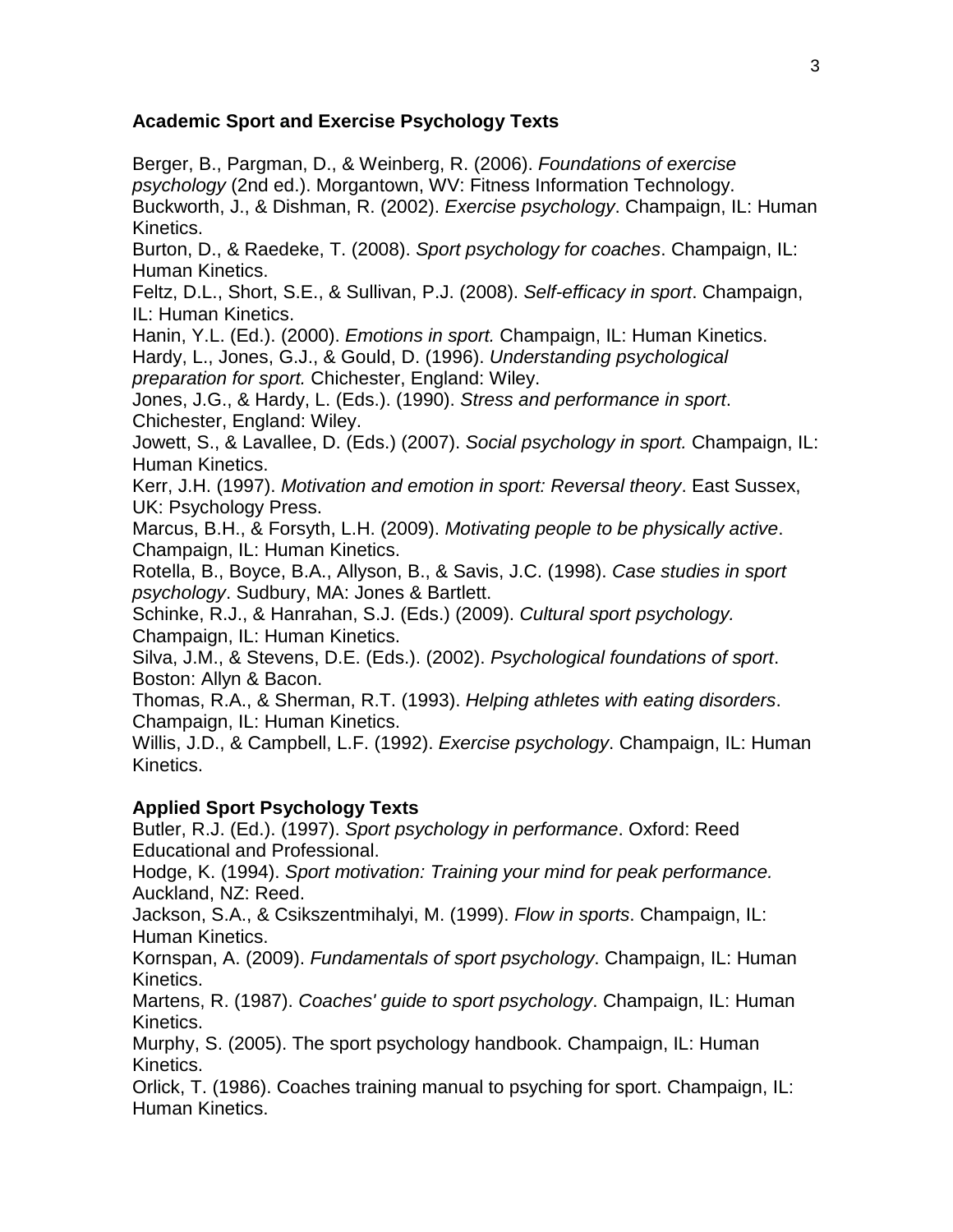#### *Audiovisual Resources*

Several videos are now available that provide a nice supplement to the course material offered in the text. The names and addresses of the organizations that distribute these videos are listed here. In addition, many instructors have found downloading YouTube videos to be an effective way to engage students in the learning process. For example, you can type in the word "flow" and access a 20 minute video clip of **Mihaly Csikszentminalyi**, the original flow theorist, talking about how he developed his ideas on the concept. Other key words that identify interesting video clips include: Sport psychology, athletes behaving badly, and sports coaching.

Achieving the Dream: Performing Your Best at the Olympic Games Sport Science and Technology Division

### *Professional Magazines*

*International Journal of Sport Psychology. Internacional Society of Sport Psychology (ISSP). International Journal of Sport & Exercise Psychology. Journal of Sport & Exercise Psychology. Journal of Applied Psychology. Psychology of Sport and Exercise. The Sport Psychologist.*

## **Attendance, Punctuality and General Course Policies**

Attendance is mandatory. If there is a justifiable excuse for missing class, some form of documentation (e.g. doctor's note) must be provided to the proper authorities. Any student missing class must catch up on the missed notes from fellow students.

More than 3 unexcused absences will result in the lowering of the grade. Students with more than 2 such absences may not challenge the final grade received.

Punctuality is required. If a student arrives more 15 minutes late it will constitute a 0.5 absence. However no student will be permitted entrance more than 25 minutes after the beginning of the class and hence will be marked absent.

Please keep your cell phones turned off during class.

Strictly no food to be consumed in class (you are in Spain  $\Box$ ).

## **Academic Dishonesty**

Academic integrity is a guiding principle for all academic activity at Pablo de Olavide University. Cheating on exams and plagiarism (which includes copying from the internet) are clear violations of academic honesty. A student is guilty of plagiarism when he or she presents another person's intellectual property as his or her own. The penalty for plagiarism and cheating is a failing grade for the assignment/exam and a failing grade for the course. Avoid plagiarism by citing sources properly (using footnotes or endnotes and a bibliography).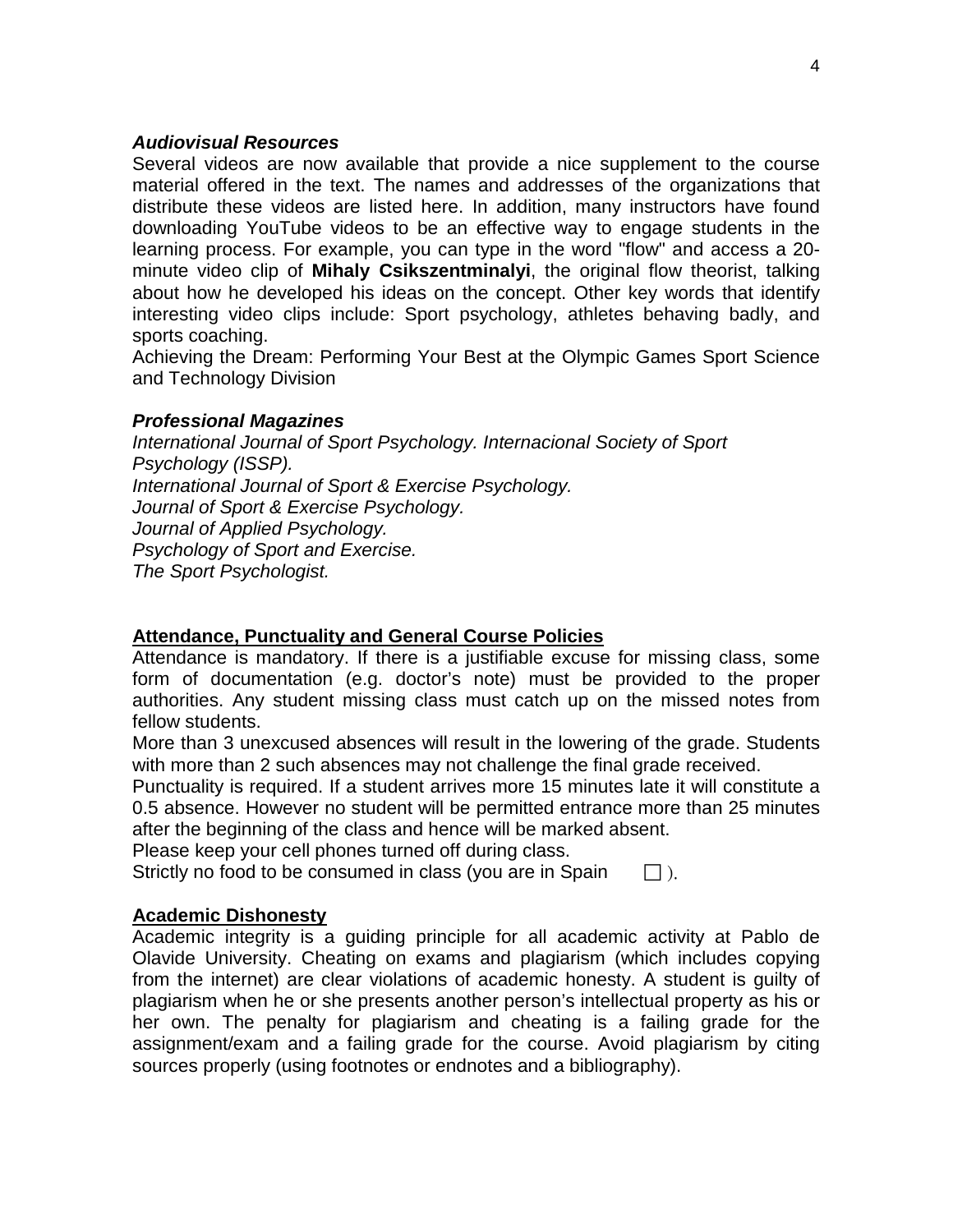### **Students with Disabilities**

If you have a disability that requires special academic accommodation, please speak to your professor within the first three (3) weeks of the semester in order to discuss any adjustments. It is the student's responsibility to provide the International Center with documentation confirming the disability and the accommodations required (if you have provided this to your study abroad organization, they have most likely informed the International Center already but please confirm).

### **Behavior Policy**

Students are expected to show integrity and act in a professional and respectful manner at all times. A student's attitude in class may influence his/her participation grade. The professor has a right to ask a student to leave the classroom if the student is unruly or appears intoxicated. If a student is asked to leave the classroom, that day will count as an absence regardless of how long the student has been in class.

### **Course Schedule**

## **JANUARY**

Wed., 25 & Mon., 30 (Marcos) **Welcome message.**  Introductory class 1 Defining Sport and Exercise Psychology. **Reading:** Welcome to Sport Psychology. Weinberg and Gould (2011). Introductory class 2 and **Coordination skills for Mountain runners.**

## **FEBRUARY**

Wed,1 & Mon.,6 (Marcos) **OUTDOOR** activity1: Kayak tour along the Guadalquivir. **Student presentations:** Social-psychological approach. About ISSP. International Society of Sport Psychology. Homework: Read About **ISSP. International Society of Sport Psychology.**

#### **Remember: February 3, Last day: «drop & add»**

Wed, 8 & Mon.,13 (Marcos) **Emotions and Performance**: Basic concepts **Student presentations**: How emotions influence in competitive sports Practice 1 in class: Self Regulation **Case Study 1: Messner in Nanga Parbat** Case Study discussion **Reading:** Tod, D. (2014). *Sport Psychology. The basics.* Routledge. New York. **Presentations:** Fear turned to curiosity.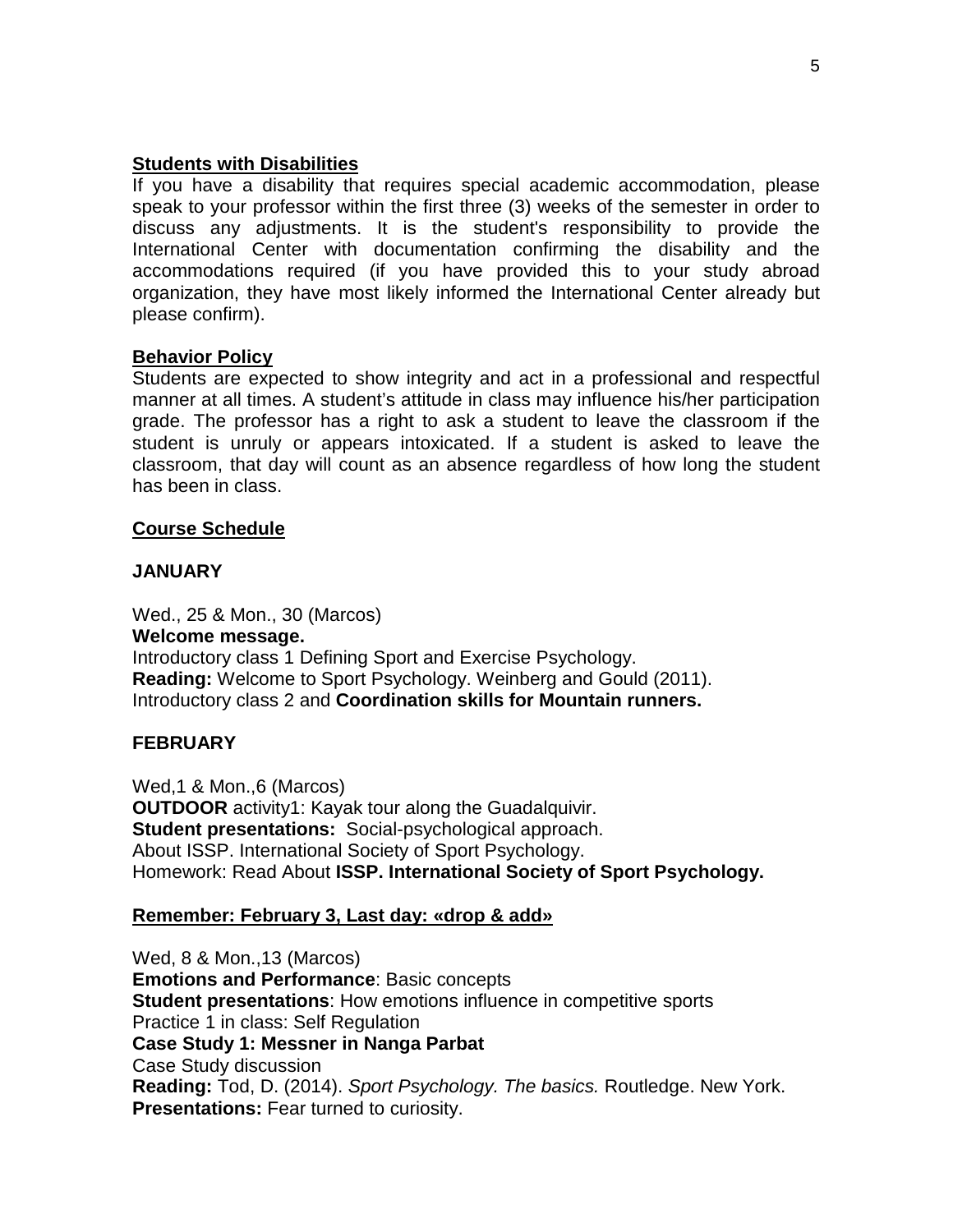Wed,15 & Mon.,20 (Group & Marcos) **OUTDOOR** activity2. Ready to play interactive games: Teaching-Learning Process: Football-Soccer **Student presentations:** 1. Coaches styles. 2. The art of Liderships. **Practice:** *Team Expedition Plannings* **Class presentation (groups):** Team rules (Slides) Homeworks: Evaluation your best and your worse coach.

Wed, 22 (Gwendoline Boonekamp) *Healthy Talk1:* **Nutrition and Sport Dark and bright side of Sport:** Eating Disorders: Anorexia, Bulimia.

### **MARCH**

Wed, 1 & Mon., 6 (Marcos)

**Introduction to Motivation**. Definitions. Why we practice Sport and Physical Activities? Student Presentations: Self-Determination and development of achievement motivation. How to create a good atmosphere in a group.

Case Study: *The case of SuperPaco*

**Reading:** Tod, D. (2014). *Motivation. Sport Psychology*. The basics. Routledge. New York.

Wed, 8 (Lucas Silva) & Mon., 13 (Marcos) Case Study: *From Pub to Ironman*, Motivational **talk2 Student presentation** Practice: Learned Helplessness in Sports. Motivational videos selected for the students.

#### **Remember: Wed.,15 March Mid-term exam:**

Mon., 20 & Wed,. 22 (José Carlos Jaenes & Marcos) **Talk3:** PsyTool "Sport Psychology as a strategic tool for prevention and training on grassroots sports". **Positive consequences of Sport and Physical Activity:**

Health and Well-being

Mon., 27 & Wed,. 29 (Marcos) **Film Documentary:** *Touching The Void* Homework: Valuation and Analysis

## **APRIL**

Mon., 3 & Wed,. 6 (Marcos) **OUTDOOR** activity3: **Trekking day to Torrecillas** Exercise in the reduction of Anxiety, Depression, Enhancing mood with exercise. Psychological benefits: explanations. The runner´s High. Adherence.